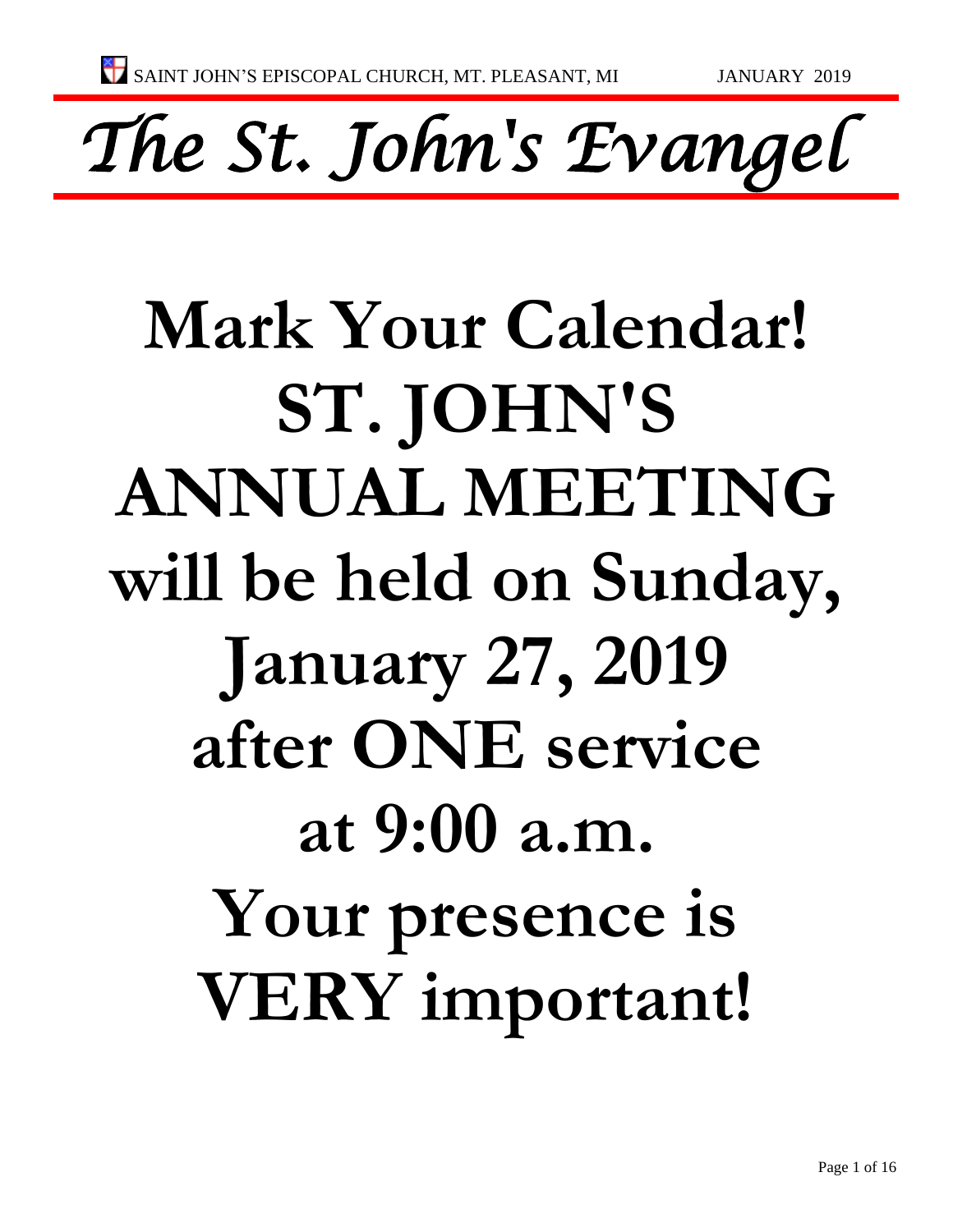### SAINT JOHN'S EPISCOPAL CHURCH, MT. PLEASANT, MI JANUARY 2019 **From the Senior Warden…**

Dear people and friends of St. John"s,

Your Vestry approved the Vestry Charge to the Search Committee on October 14, 2018. The text of that document is appended to my report to you.

On November 11, the Vestry appointed a 12-member Search Committee. The names of the earch Committee members were published in the December issue of The Evangel.

On November 25, the Search Committee was commissioned by the Rev. Sr. Diane Stier in a special ceremony on Christ the King Sunday.

On December 16, the Senior and Junior Wardens met with the Search Committee to review the Vestry Charge to the Search Committee. After the review, the Committee met in closed session and elected the following officers:

Marian Matyn, Chair

Lara Raisanen, Co-Chair

Jessica Hart, Chaplain

Adam Baker, Clerk ex officio

On January 13, 2019, the Rev. Canon Missioner Anne Hallmark (Northern Region) will meet for the first time with the Search Committee and the Vestry to begin the formal search process.

In your daily prayers during the search process, I bid you pray for the work of the Search Committee:

Almighty God, giver of every good gift: Look graciously on your Church, and so guide the minds of those who shall choose a rector for this parish, that we may receive a faithful pastor, who will care for your people and equip us for our ministries; through Jesus Christ our Lord. Amen. (Book of Common Prayer, p. 818)

A blessed and holy Christmas season to each and everyone of you!

Your servant,

David Senior Warden & Verger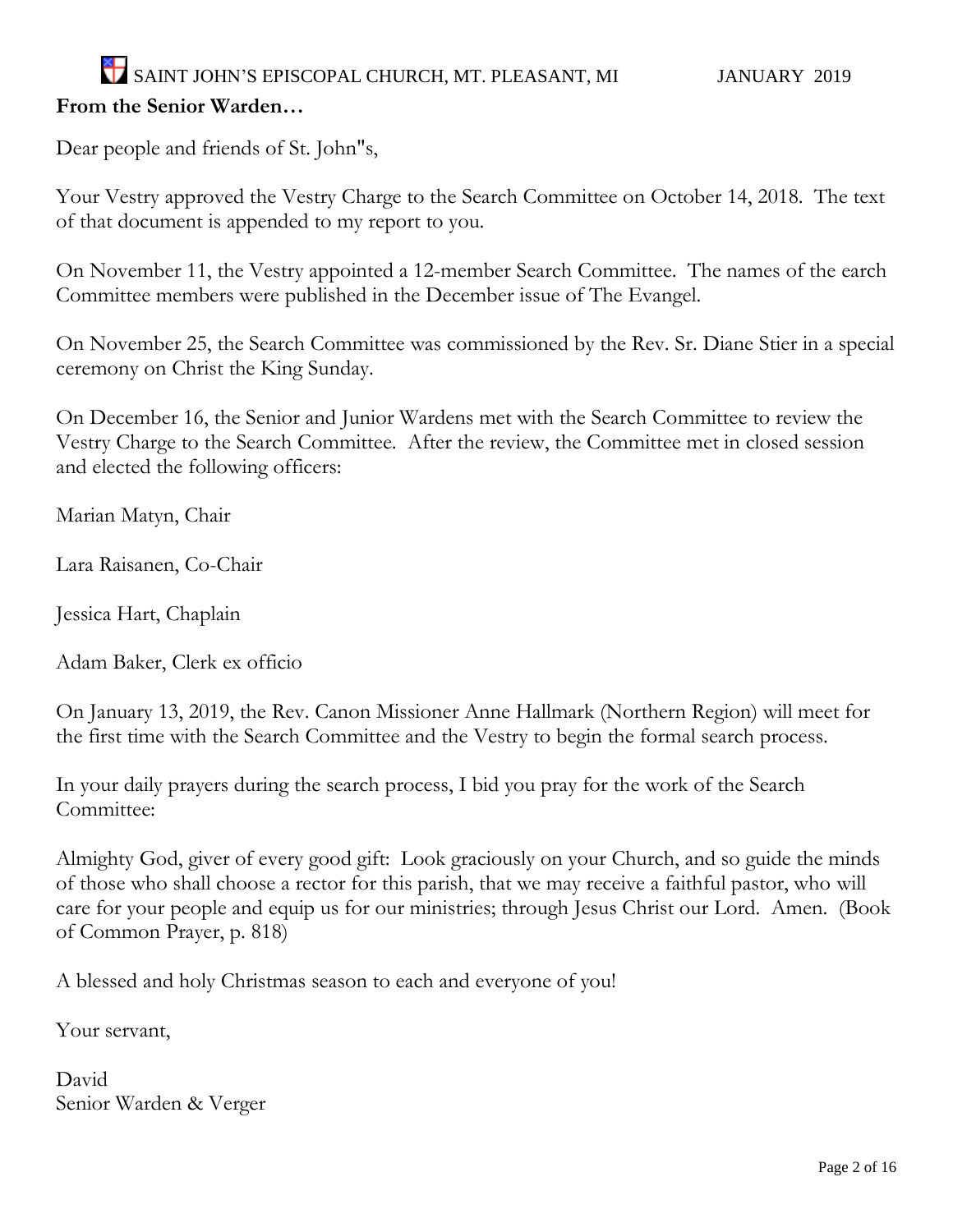

**Remember Our Homebound Members** Stop by to visit or drop a card to our parish members who are homebound.

**Alma Dickerson** 461 E. Wing Rd., Mt. Pleasant 772-2516.

**Al Neal** Maplewood, 1945 Churchill Blvd. Mt. P - 773-6172

#### **St. John's Prayer Group**

The 16 members of the Prayer Group offer petitions daily for the church and for specific requests. All parishioners are welcome to become members of



the Prayer Group or to submit requests by calling Sandy Wood, 773-9326, Martha Rarick, 773-7510, or the church office at 773-7448.



#### **Home Communion**

Just a reminder: you should let the parish office know if you are ill and wish to receive communion or a visit from either the clergy or a Lay Eucharistic Minister



| <b>Nancy Hartshorne</b> |    |
|-------------------------|----|
| <b>Truman Ford Hall</b> | 1  |
| Christi Brooks          | 4  |
| Barbara Sheperdigian    | 10 |
| <b>Shaun Smith</b>      | 11 |
| <b>Brandon Gilmore</b>  | 14 |
| Martha Rarick           | 15 |
| Linda Robinson          | 15 |
| <b>Robert Ohler</b>     | 20 |
| <b>Kip Cosan</b>        | 21 |
| <b>Matthew Kinney</b>   | 22 |
| <b>Ron Sherwood</b>     | 23 |
|                         |    |



| Wayne & Harry Nicholson      | 5  |
|------------------------------|----|
| Renee Babcock & Leah Wolf 16 |    |
| Ford & Pamela Dingman        | 23 |

#### **The NEW 2019Altar Flower Calendar**

is posted near the back door of the Church. Please consider a Sunday that is a good date

for you to honor or remember a loved one and sign up to provide altar flowers. Flowers are a wonderful addition to worshiip! Thank you

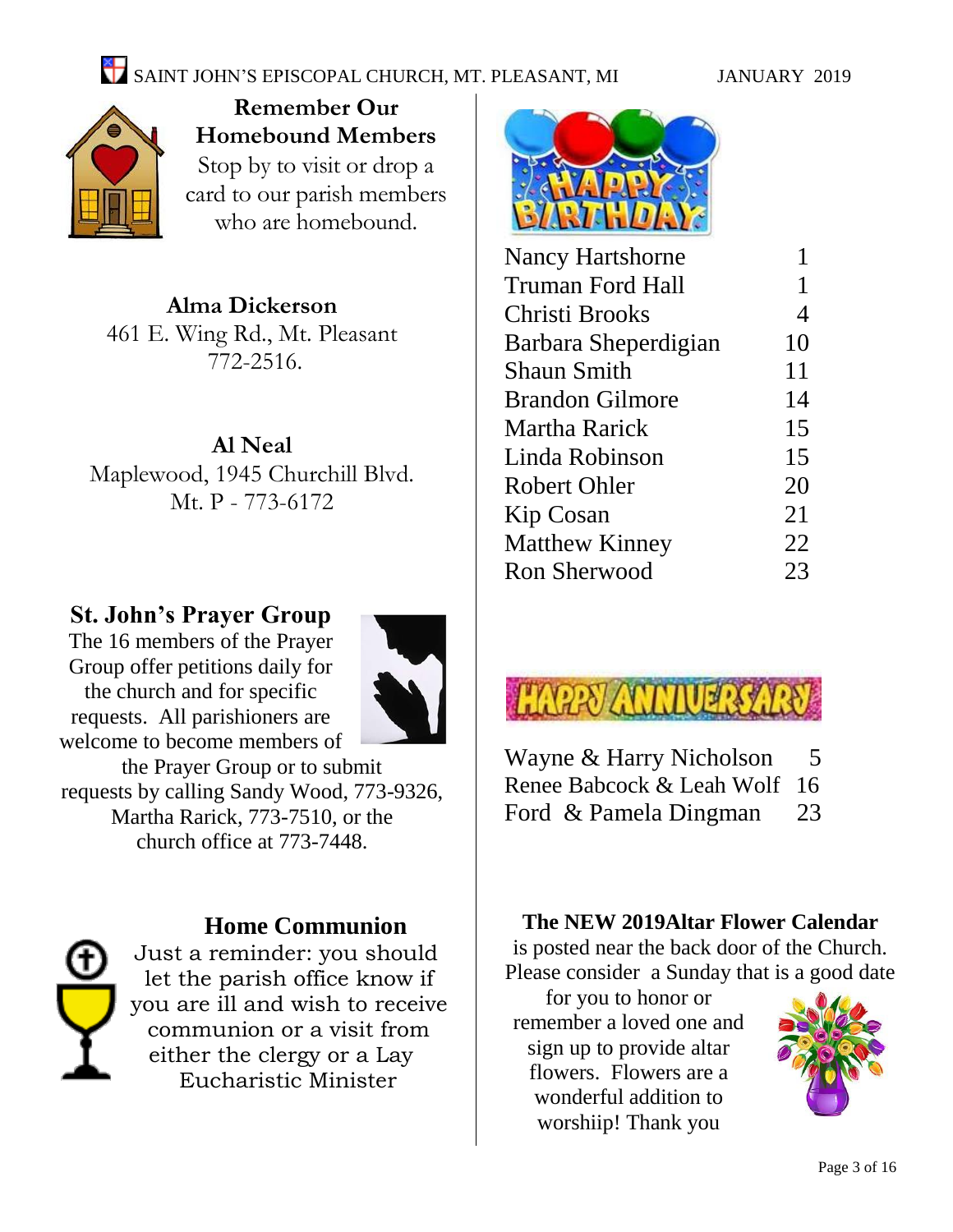## Outside the Tent

As I write this column, Christmas is eight days away. We've festooned the windows with greens, and the tree—our usual Fraser fir—is thick with ornaments and lights. This week we will wrap gifts and open the boxes of gifts our children have mailed from their far-flung homes. I'm thinking about my "children's" homily for Christmas Eve, probably a telling of the Christmas story using Father Jean Brebeuf's seventeenth-century "Huron Carol." an adaptation of the narrative of Luke for his flock of Huron Indians.

Christmas is such a rich time domestically and liturgically that January would be a letdown were it not for Epiphany, with its references to shining stars, glittering gold coins, and the rich scents of incense and myrrh. Five years ago Moonyeen Albrecht and I wrote an Epiphany carol to mark that feast. We always work the same way: I write the lyrics, then she writes the music. The choir performed our offering, and I offer to you the text: may it lead you into a richer celebration of the birth of Jesus.

Creator of the Stars of Night: an Epiphany Carol

Creator of the stars of night, we thank you for your guiding light, bright herald of the holy birth, f beam of hope for this dark earth.

Three wise men saw the rising star, that wondrous beacon from afar; through trackless wilderness they trod to see the king, the son of God.

Wise men and women still today tell how the infant Jesus lay in humble state, but radiant, the kingly child our maker sent.

We cannot give him myrrh and gold as men of Asis did of old; so we give thanks for love and light, his blessing on this star-filled night.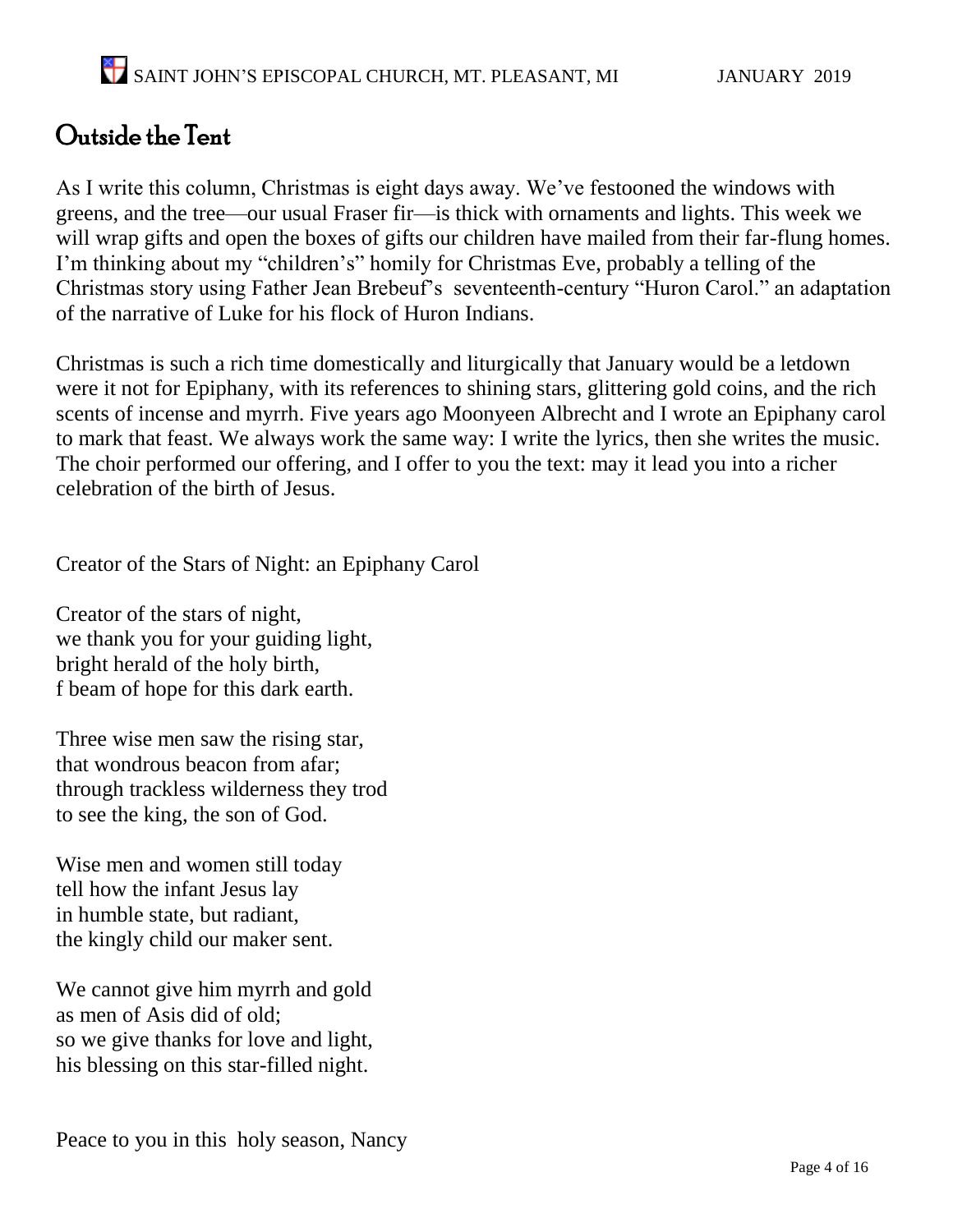

MARK YOUR CALENDAR! The John H. Goodrow Fund Annual Fundraiser February 15, 2019at Buck's Run Social Hour 5:30 p.m. Dinner 6:30 p.m. Tickets \$50 Tables: • Reserved table for 8, \$400 • RED table for 8, (includes 2 bottles of wine), \$\$500

• BLACK table for 8, (includes2 bottles of champagne), \$600 To reserve or sponsor a table, contact Carol Lauffer at calauffer@charter.net or 772-0718 after January 1, 2017



If you have not yet picked up your offering envelopes for **2019,** please find your new set in the Narthex of the Church. **It is VERY important NOT TO USE 201**8 **envelopes** as you may not get the proper credit for your record of giving. See Pamela Dingman if you have questions or would like a set of envelopes. Thanks!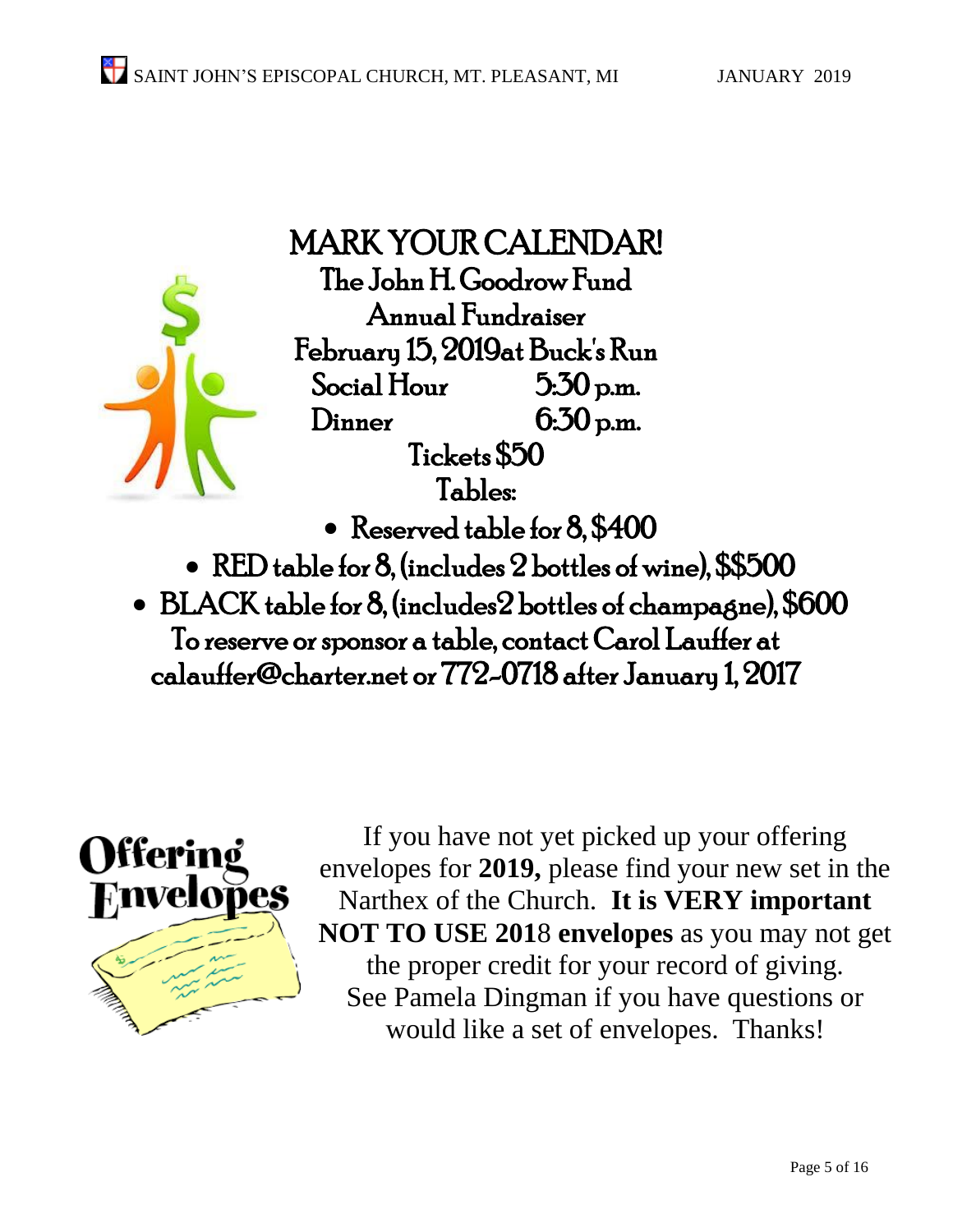

## January 2019 Sunday Lay Ministry

| <b>DATE</b>                                                                                       | <b>LESSONS</b>                                                                  | <b>PRAYERS</b>                                                  | <b>GREETERS</b>                       | <b>COFFEE</b><br><b>HOUR</b><br><b>HOSTS</b> | <b>ACOLYTES</b>   | <b>ALTAR</b><br><b>GUILD</b>                   |
|---------------------------------------------------------------------------------------------------|---------------------------------------------------------------------------------|-----------------------------------------------------------------|---------------------------------------|----------------------------------------------|-------------------|------------------------------------------------|
| <b>January</b><br>6<br>The<br><b>Epiphany</b>                                                     | 8:00 a.m.<br><b>Martha Rarick</b><br>10:00 a.m.<br>Joan Kadler                  | 8:00 a.m.<br>Peg Hicks<br>10:00 a.m.<br>Mary Kiesgen            | Clancy and Pat<br>DeLong              | David and<br>Jennifer<br>Dingman             | <b>Adam Baker</b> | Pamela<br>Dingman and<br>Harriett White        |
|                                                                                                   | Lectionary: Isaiah 60:1-6                                                       | Psalm 72:1-7,10-14                                              | Ephesians 3:1                         | Matthew 2:1-12                               |                   |                                                |
| <b>January</b><br>13<br>1<br><b>Epiphany</b>                                                      | 8:00 a.m.<br><b>Steve</b><br><b>Berkshire</b><br>10:00 a.m.<br>Mary Kiesgen     | 8:00 a.m.<br>Martha Rarick<br>10:00 a.m.<br><b>Henry Fulton</b> | David and<br>Jennifer<br>Dingman      | Ford and<br>Pamela<br>Dingman                | Matthew<br>Kinney | Pamela<br>Dingman and<br><b>Harriett White</b> |
|                                                                                                   | Lectionary: Isaiah 43:1-7                                                       | Psalm 29                                                        | Acts 8:14-17                          | Luke 3:15-17, 21-22                          |                   |                                                |
| <b>January</b><br>20<br>$\overline{2}$<br><b>Epiphany</b>                                         | 8:00 a.m.<br>Barbara<br>Sheperdigian<br>10:00 a.m.<br>Karen<br>Varanauskas      | 8:00 a.m.<br>Peg Hicks<br>10:00 a.m.<br>Nancy<br>Hartshorne     | Ford and<br>Pamela<br>Dingman         | Joan Kadler<br>and Mary<br>Kiesgen           | Emma<br>Dingman   | Lynne<br>L'Hommedieu<br>and Martha<br>Rarick   |
|                                                                                                   | Lectionary: Isaiah 62:1-5                                                       | Psalm 36:5-10                                                   | 1 Co                                  | rinthians 12:1-11                            | John 2:1-11       |                                                |
| <b>January</b><br>27<br>3<br>Epiphany                                                             | <b>ANNUAL MEETING</b><br><b>ONE SERVICE 9:00 a.m.</b><br>Jessica<br>Vinciguerra | Mary<br>Kiesgen                                                 | Joan Kadler<br>and Mary<br>Kiesgen    | David, Nancy<br>and Matthew<br>Kinney        | Rex Dingman       | Lynne<br>L'Hommedieu<br>and Martha<br>Rarick   |
| <b>Lectionary:</b><br>Psalm 19<br>1 thians 12:12-31a<br>Luke 4:14-21<br>Nehemiah 8:1-3, 5-6, 8-10 |                                                                                 |                                                                 |                                       |                                              |                   |                                                |
| February<br>3<br>4<br>Epiphany                                                                    | 8:00 a.m.<br><b>Steve</b><br><b>Berkshire</b><br>10:00 a.m.<br>Anne Alton       | 8:00 a.m.<br>Peg Hicks<br>10:00 a.m.<br>Joan kadler             | David, Nancy<br>and Matthew<br>Kinney | Rod Lesli and<br>Marian Matyn                | Jonathan<br>Korpi | Pamela<br>Dingman and<br>Peg Hicks             |
| Lectionary: Jeremiah 1:4-10<br>1 Corinthians 13:1-13<br>Luke 4:21-30<br>Psalm 71:1-6              |                                                                                 |                                                                 |                                       |                                              |                   |                                                |



Page 6 of 16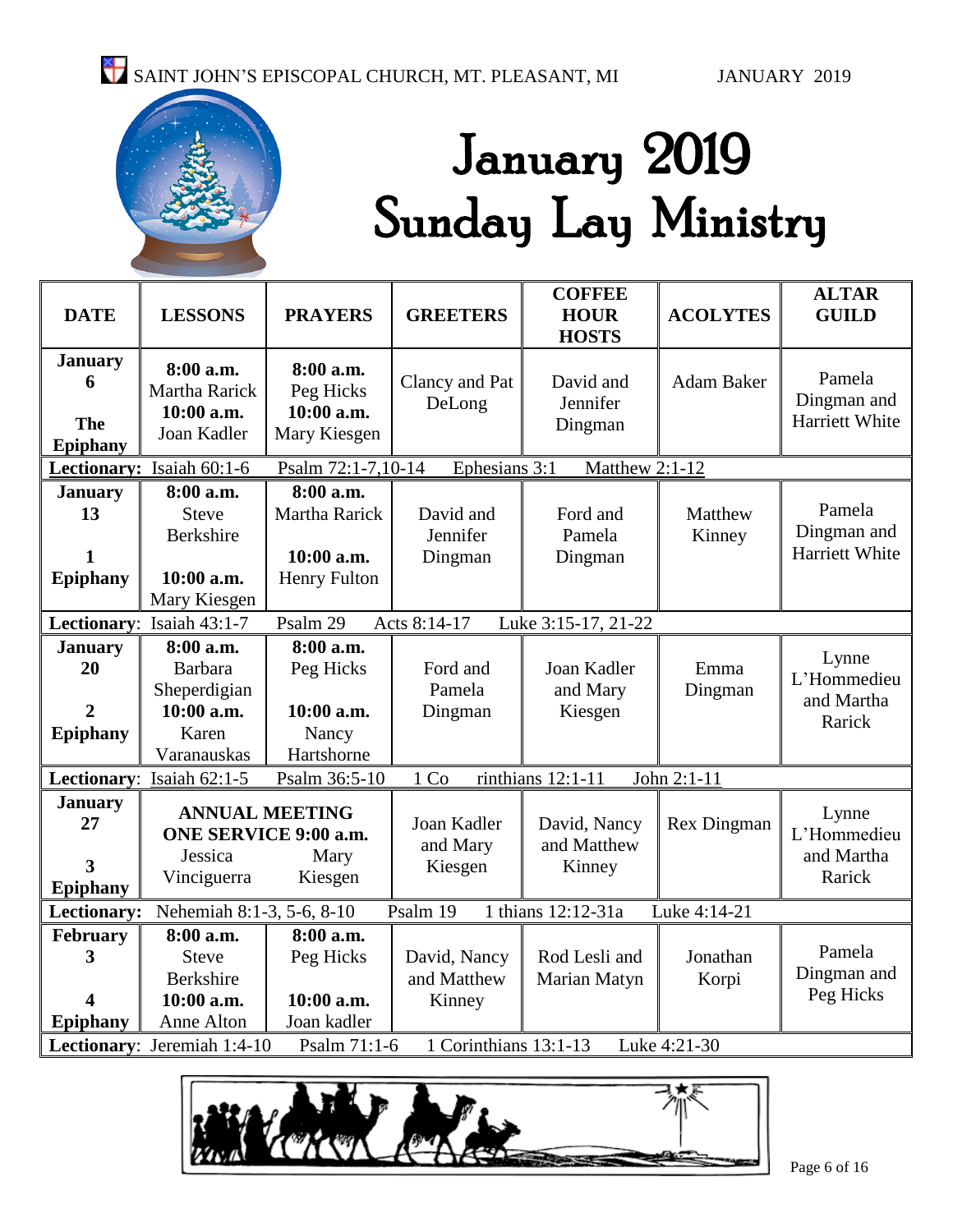SAINT JOHN'S EPISCOPAL CHURCH, MT. PLEASANT, MI JANUARY 2019

JANUARY 2019 at St. John's Episcopal Church. For updates, visit the Parish Website and click on "Caledar"

| Sunday                        | Monday               | Tuesday         | Wednesday | Thursday           | Friday               | Saturday       |
|-------------------------------|----------------------|-----------------|-----------|--------------------|----------------------|----------------|
| 6<br>The Epiphany             | $\overline{7}$       | 8               | 9         | 10                 | 11                   | 12             |
| 8 a Holy Eucharist            | 12 Noon DOK          | 10 a.m. Tai Chi |           |                    | <b>Office Closed</b> |                |
| 9 a Sunday School             | 4 p.m.               |                 |           | 10 a.m. Tai Chi    |                      |                |
| 10 a Choral Eucharist         |                      | $5:3-p.m. Yoga$ |           |                    |                      |                |
| 10 a Pine River               | Music Meetin         |                 |           | $5:30$ p.m.        |                      |                |
| 5 p. Holy Euchars at          |                      | 7 p.m.          | 6:30 p.m. | Choir Rehersal     |                      |                |
| Emmaus                        |                      | Compassionate   | Yoga      |                    |                      |                |
| 5 pm Yoga                     | 5:30 a.m.EfM         | Friends         |           |                    |                      |                |
| 13<br>1 Epiphany              | 14                   | 15              | 16        | 17                 | 18                   | 19             |
| 8 a Holy Eucharist            | 9:30 a.m. Staff      |                 |           |                    | <b>Office Closed</b> |                |
| 9 a Sunday School             | Meeting              | 10 a.m. Tai Chi |           | 10 a.m. Tai Chi    |                      |                |
| 10 a Choral Eucharist         |                      |                 |           |                    |                      |                |
| 10 a Pine River11:30          | 4 p.m.               | 5:30 p.m. Yoga  |           | 5:30 p.m.          |                      |                |
| <b>Vestry Meeting</b>         | <b>Music Meeting</b> |                 | 6:30 p.m. | Choir Rehersal     |                      |                |
| 5 p. Holy Euchars at          |                      |                 | Yoga      |                    |                      |                |
| Emmaus                        | 5:30:p.m. EfM        |                 |           |                    |                      |                |
| 5 p.m. Yogals                 |                      |                 |           |                    |                      |                |
| $\overline{20}$<br>2 Epiphany | 21                   | 22              | 23        | 24                 | $\overline{25}$      | 26             |
| 8 a Holy Eucharist            | February VANGEL      |                 |           | 10 a.m. Tai Chi    | <b>Office Closed</b> |                |
| 9 a Sunday School             | Deadline             | 10 a.m. Tai Chi |           | 5:30 p.m.          |                      |                |
| 10 a Choral Eucharist         | 4 p.m.               |                 |           | Choir Rehersal     |                      |                |
| 5 p. Holy Euchars at          | <b>Music Meeting</b> | 5:30 p.m. Yoga  |           |                    |                      |                |
| Emmaus                        |                      |                 | 6:30 p.m. | 7-9 pm Mt.Pleasant |                      |                |
| 5 p Yoga                      | 5:30p.m. EfM         |                 | Yoga      | Diversity Group    |                      |                |
| 27<br>3 Epiphany              | 28                   | 29              | 30        | 31                 | Febuary 1            | $\overline{2}$ |
| 10 a Choral Eucharist         |                      |                 |           |                    | Offiice Closed       |                |
| ONE service followed          | 4 p.m.               | 10 a.m. Tai Chi |           | 10 a.m. Tai Chi    |                      |                |
| by the Annual Meeting         | <b>Music Meeting</b> |                 |           |                    |                      |                |
| 10 a Pine River               |                      | 5:30 p.m. Yoga  |           | 5:30 p.m.          |                      |                |
| 5 p. Holy Euchars at          | 5:30:p.m             |                 | 6:30 p.m. | Choir Rehersal     |                      |                |
| Emmaus                        |                      |                 | Yoga      |                    |                      |                |
| 5 p Yoga                      |                      |                 |           |                    |                      |                |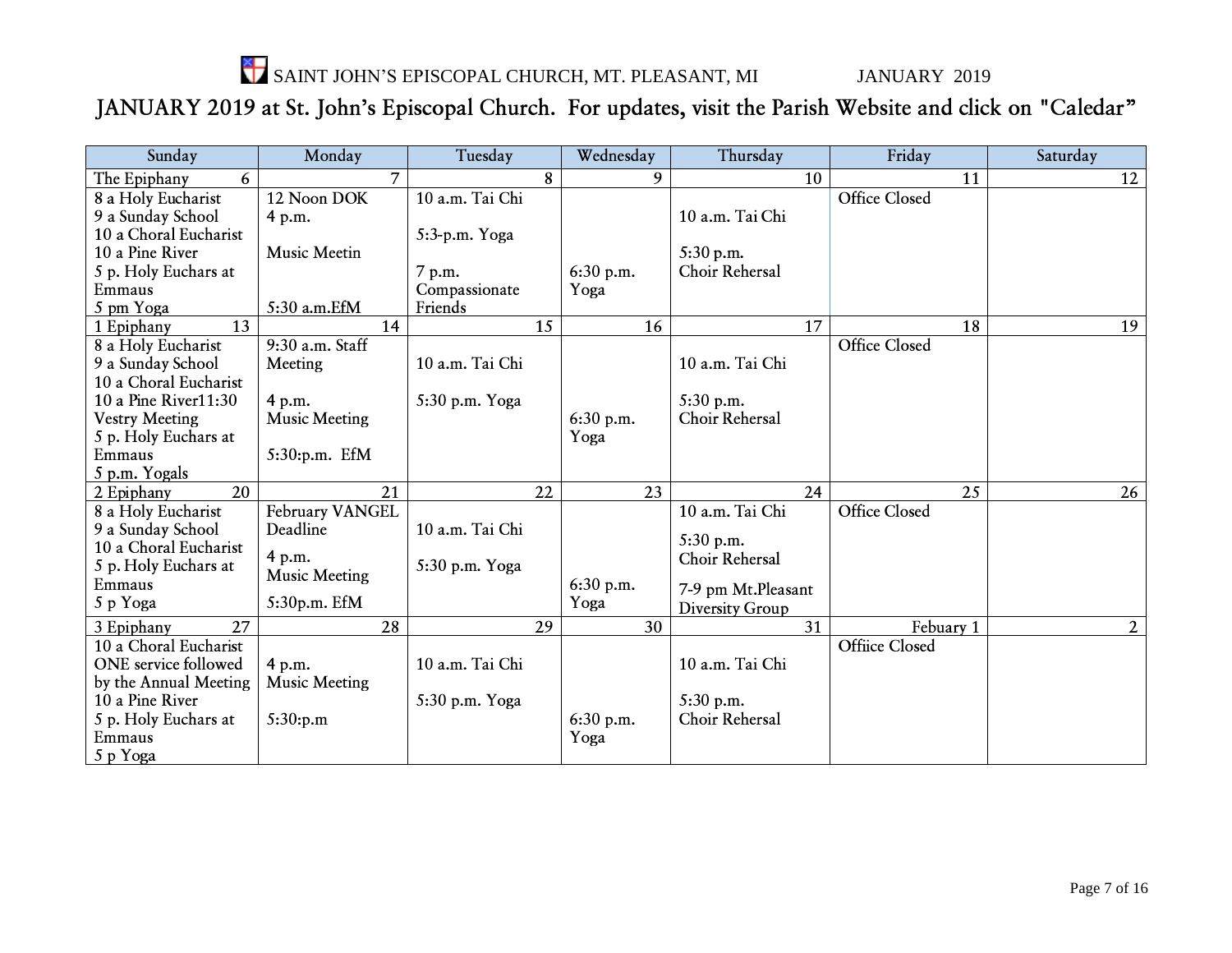SAINT JOHN'S EPISCOPAL CHURCH, MT. PLEASANT, MI JANUARY 2019

**This is our Greeter/Coffee Hour Host Schedule—If you cannot serve on the date you were given, please exchange dates with someone else on the list and call the Parish Secretary at 773-74**

**Greeters**



#### **January 2019**

- Clancy and Pat DeLong
- David and Jennifer Dingman
- Ford and Pamela Dingman
- Joan Kadler and Mary Kiesgen

#### **February**

- David, Nancy and Matthew Kinney
- Ulana Klymyshyn and Lynne L'Hommedieu
- Rod Leslie and Marian Matyn
- Colin, Anne and Matthew Alton

#### **March**

- Sharon Bolton and Laura Cochrane
- Tom and Mary Ellen Cochrane
- Marcia David and Candy Henderson
- David and Jennifer Dingman
- Ford and Pamela Dingman

**Coffee Hour Hosts**



#### **January 2019**

- David and Jennifer Dingman
- Ford and Pamela Dingman
- Joan Kadler and Mary Kiesgen
- David, Nancy and Matthew Kinney

#### **February**

- Rod Leslie and Marian Matyn
- Christi Brooks and D.J. and Misha Proctor
- Colin, Anne, and Matthew Alton
- Sharon Bolton and Elizabeth Brockman

#### **March**

- Laura Cochrane and Bernice Cole
- Clancy and Pat DeLong
- David and Jennifer Dingman
- Ford and Pamela Dingman
- Joan Kadler and Mary Kiesgen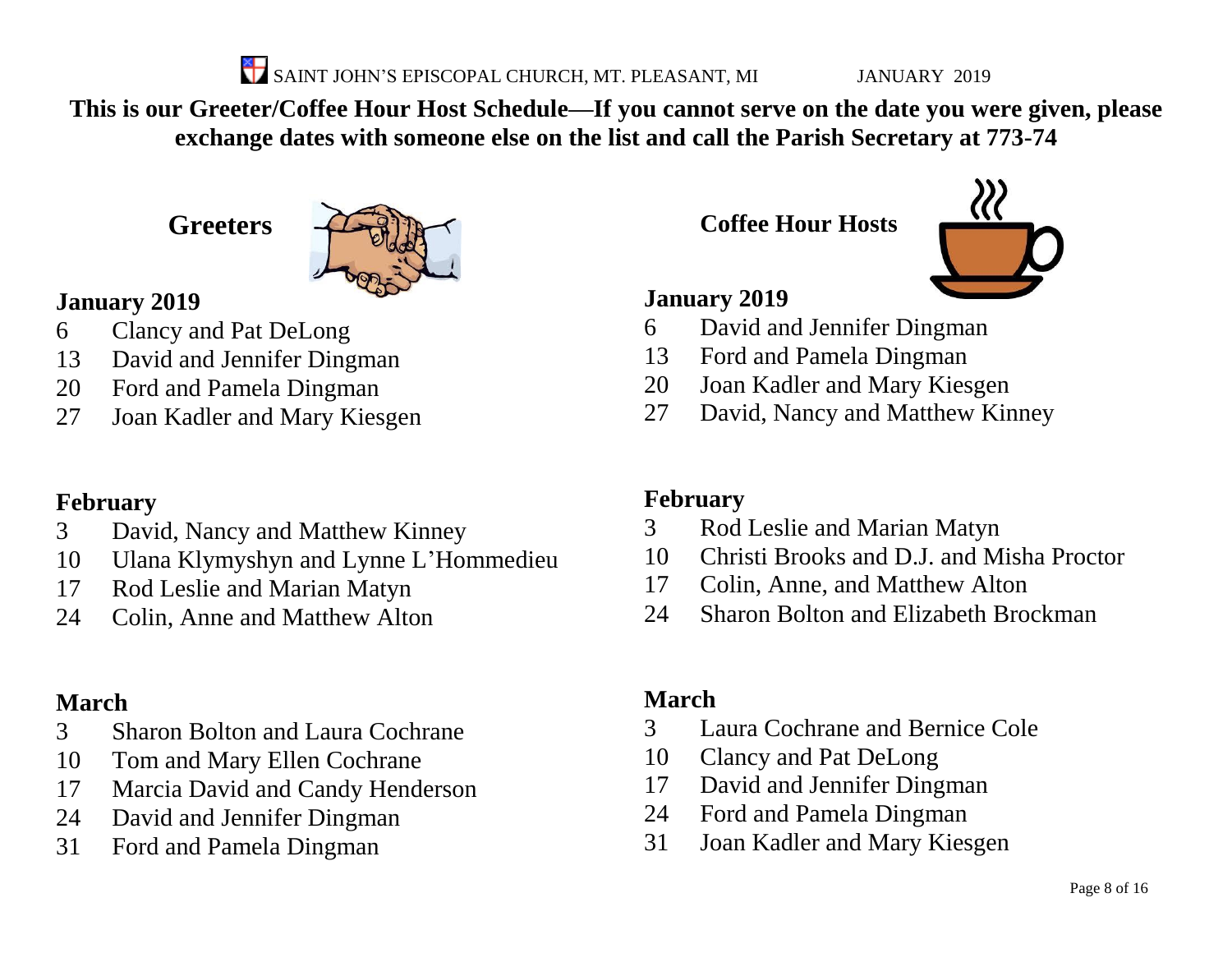#### **Sr. John's Episcopal Church Vestry Meeting – December 9, 2018**

Present are Adam Baker (clerk), Clancy DeLong, Marcia David, Harriett White, Nancy Herman-Kinney, Diane Stier, David Shirley, Ulana Klymyshyn, Ella Jo Regan, Tom Cochrane.

Ulana opens with prayers for Vestry and the Search Committee.

Nancy mentions a correction to the minutes for November. The minutes should read that x amount has been donated for the paint cost of the parish house. Ella moves we approve minutes with Nancy's correction. Nancy seconds, Vestry approves.

Diane reports on her attempts to organize the New Year's vigil and an Association of Interfaith Ministries group.

David reports that the Bishop's office will be moved to Wyoming, Michigan on or before Jan 1, 2019.

Nancy reports that we have hired Will Spencer for snow removal.

David reports that next Sunday at 11:45 the two Wardens and the Search Committee will meet to review the Charge for the Search Committee and then go into a closed session to organize themselves (i.e., elect from themselves the official positions). Anne Hallmark will meet with Vestry and Search Committee Jan 13th to help plan the parish profile and self-study.

Clancy reports we are at 91.97% of our expenses for this year. Pledges are down, though. David wonders if we should discuss this at the annual meeting, Tom wonders if we should mention this next week during the announcements. Nancy asks if we have been following up on un-received capital campaign pledges. Clancy answers that there was \$2,000 from people who left the parish and were not going to give the outstanding amount, and \$15,000 that we are unsure of. Clancy also reports that we are giving about \$2,400 a month to the mortgage.

Vestry proposes that we use some money from the Holiday Basket Fund to buy gift cards to Meijer or Aldi for Travis Courier (our painter). Tom suggusts we use up to \$400 (\$200 for Travis, \$200 for an additional family) could be used for this purpose. Vestry expresses assent.

Clancy also reports that for the first time ever, we have covered Choral Scholars without asking for additional money.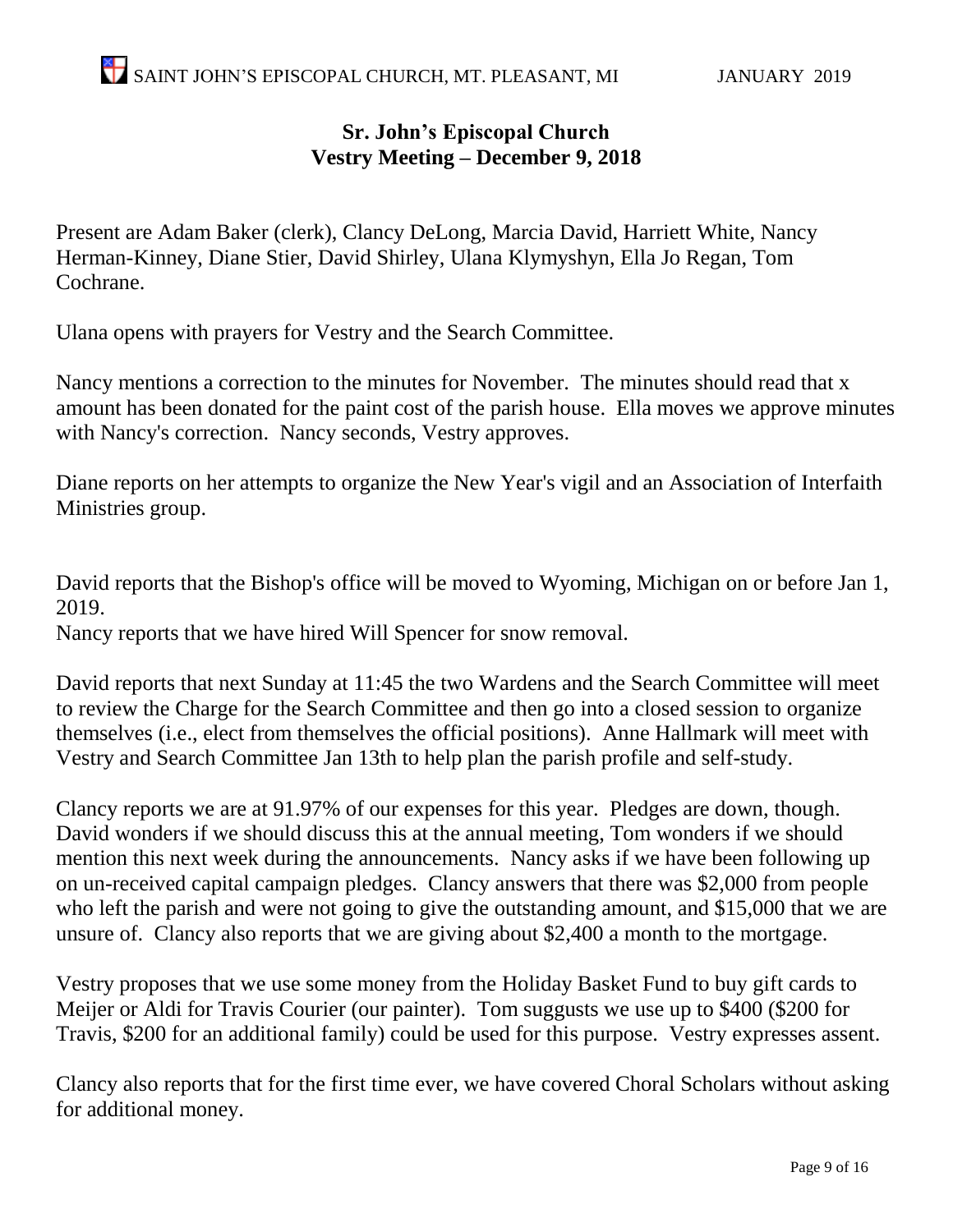Diane reports that she will soon get her travel reports in for reimbursement.

Tom recommends we have two vestry meetings in January, one to deal with budget and the other for the Search Committee. David presents the third Sunday in January ( the 20th) for budget meeting and approval. Vestry expresses assent.

David brings our attention to upcoming events, like the Lessons and Carols this afternoon. Tom moves Vestry adjourns, Nancy seconds. Vestry adjourns.

Faithfully submitted, Adam Baker

#### **St. John's Episcopal Church 206 West Maple Street Mount Pleasant, Michigan 48858**

#### **Vestry Charge to the Search Committee**

#### **The Vestry of St. John's Episcopal Church delegates to the Search Committee the following tasks:**

- 1. Enter prayerfully and diligently into the process of conducting a national search for a new rector for this parish;
- 2. Abide by the Canons and Guidelines of the Episcopal Church and the Diocese of Western Michigan, including consultation with the Rev. Canon Missioners Valerie Ambrose (Central Region) and Anne Hallmark (Northern Region), and other diocesan staff as appropriate;
- 3. Conduct a Parish Self-Study (including a demographic study) and join with the Vestry in assessing the data from the Self-Study;
- 4. Prepare a Parish Profile which reflects the parish history, makeup and demographics, goals, priorities, strengths and weaknesses, and leadership needs. This profile will be available on CD and posted on the parish website and in the *The Evangel*, the parish newsletter. Paper copies will be available for candidates and the parish as well;
- 5. Prepare a Rector Profile which outlines the leadership experiences, qualities, and skills needed in a priest to help us achieve the goals set forth in the Parish Profile;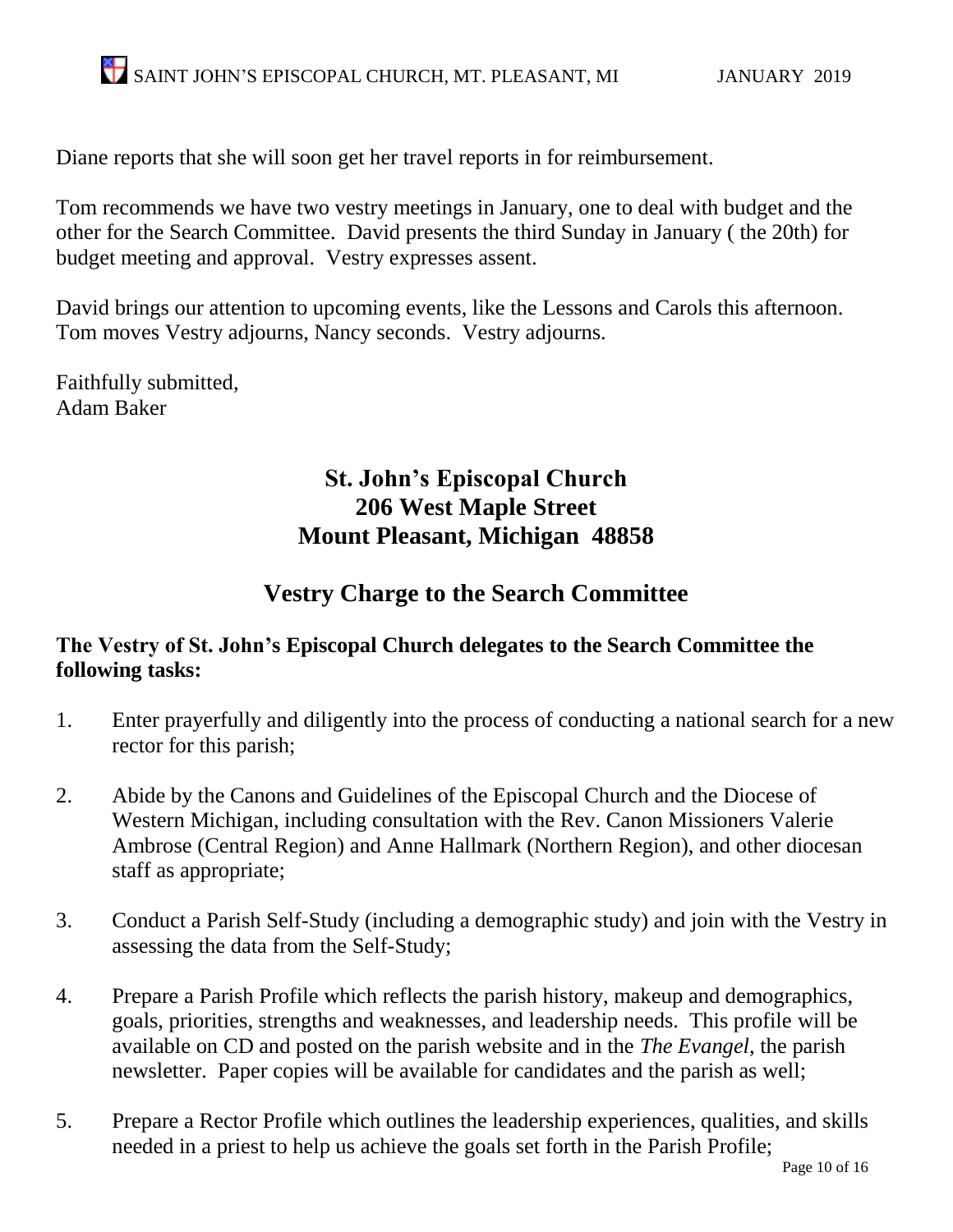- 6. Prepare a Community Profile which includes data and demographics about the City of Mt. Pleasant and Isabella County in order to show the kind of setting in which we exist and minister;
- 7. Present the Parish Profile, Rector Profile, and Community Profile to the Vestry and to the parish for affirmation;
- 8. Conduct all contacts and correspondence with candidates in a confidential manner. All candidates initially contacted will be kept abreast of their status and the timetable of the process;
- 9. Screen and interview candidates, visiting candidates at their current parish or place of employment and bringing candidates to this parish;
- 10. Provide opportunities for the Vestry to meet the final candidate who is brought to the parish for an interview;
- 11. Present to the Vestry the name of a candidate believed to be suitable as rector of this parish, together with the Committee's reasons for their selection;
- 12. If this one candidate does not seem suitable to the Vestry, be prepared to submit one more name, together with the Committee's reasons for their selection;
- 13. Serve as a transition committee for the new rector, helping the rector (and family or significant other) with the move to this parish;
- 14. Report monthly to the Vestry on the progress that is being made by the Committee, while respecting the confidence required by the process. These reports will be published in *The Evangel* and posted on the parish website;
- 15. Appoint ad hoc committees of parishioners if needed;
- 16. Submit to the Vestry at the end of the process a summary of the process and a complete accounting of funds spent;
- 17. Keep the process within the \$20,000 budget (including \$5,000 for search expenses and \$15,000 for moving and relocation expenses) determined by the Vestry and approach the Vestry for additional funds, if necessary;
- 18. Make decisions by consensus.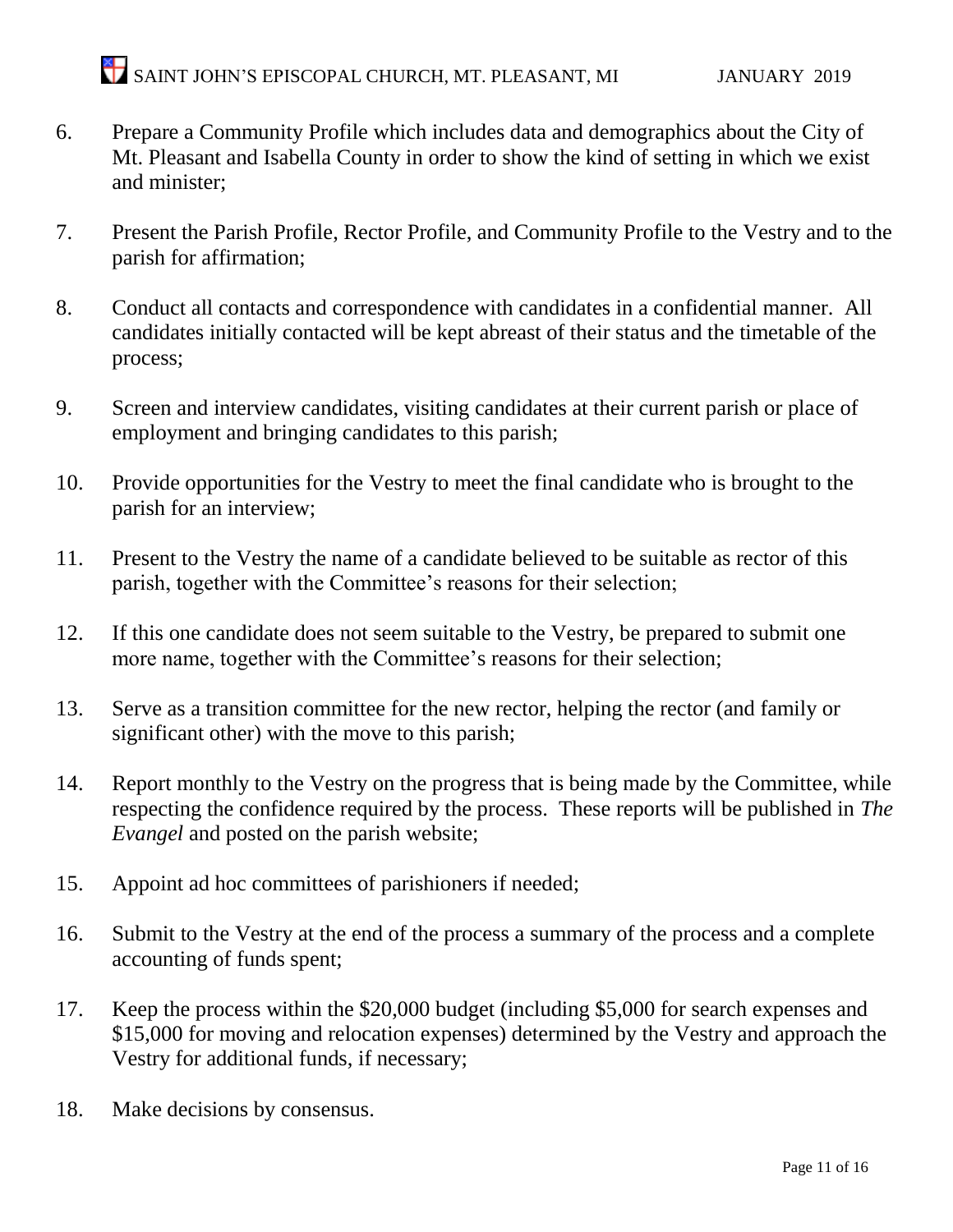#### **To assist the Committee with these tasks, the Vestry will:**

- 1. Call the parish to pray continually for the work of the Committee;
- 2. Publish a list of all Search Committee members and their contact information in *The Evangel* and post on the parish website;
- 3. Respect the delegation of the search task to the Search Committee and the privacy of its deliberations;
- 4. Join in the Parish Self-Study process;
- 5. Provide the Search Committee with \$20,000 as a budget for the search process and moving and relocation expenses;
- 6. Meet the final candidate as presented by the Search Committee;
- 7. Call the new rector;
- 8. Negotiate the *Position Description* and *Letter of Agreement* with the new rector.

**\_\_\_\_\_\_\_\_\_\_\_\_\_\_\_\_\_\_\_\_\_\_\_\_\_\_\_\_\_\_\_\_\_\_\_\_\_\_\_\_\_\_\_\_\_\_\_\_\_\_\_\_\_\_\_\_\_\_\_\_\_\_\_\_\_\_**

#### **The Vestry approved this document on Sunday, October 14, 2018.**

**The Vestry and Search Committee have reviewed this charge, understand it and accept it, and pray for the guidance of the Holy Spirit throughout the search process.**

Senior Warden of the Vestry Date

**Chair of the Search Committee Date** Date

 $\overline{a_1}$  ,  $\overline{a_2}$  ,  $\overline{a_3}$  ,  $\overline{a_4}$  ,  $\overline{a_5}$  ,  $\overline{a_6}$  ,  $\overline{a_7}$  ,  $\overline{a_8}$  ,  $\overline{a_9}$  ,  $\overline{a_9}$  ,  $\overline{a_9}$  ,  $\overline{a_9}$  ,  $\overline{a_9}$  ,  $\overline{a_9}$  ,  $\overline{a_9}$  ,  $\overline{a_9}$  ,  $\overline{a_9}$  ,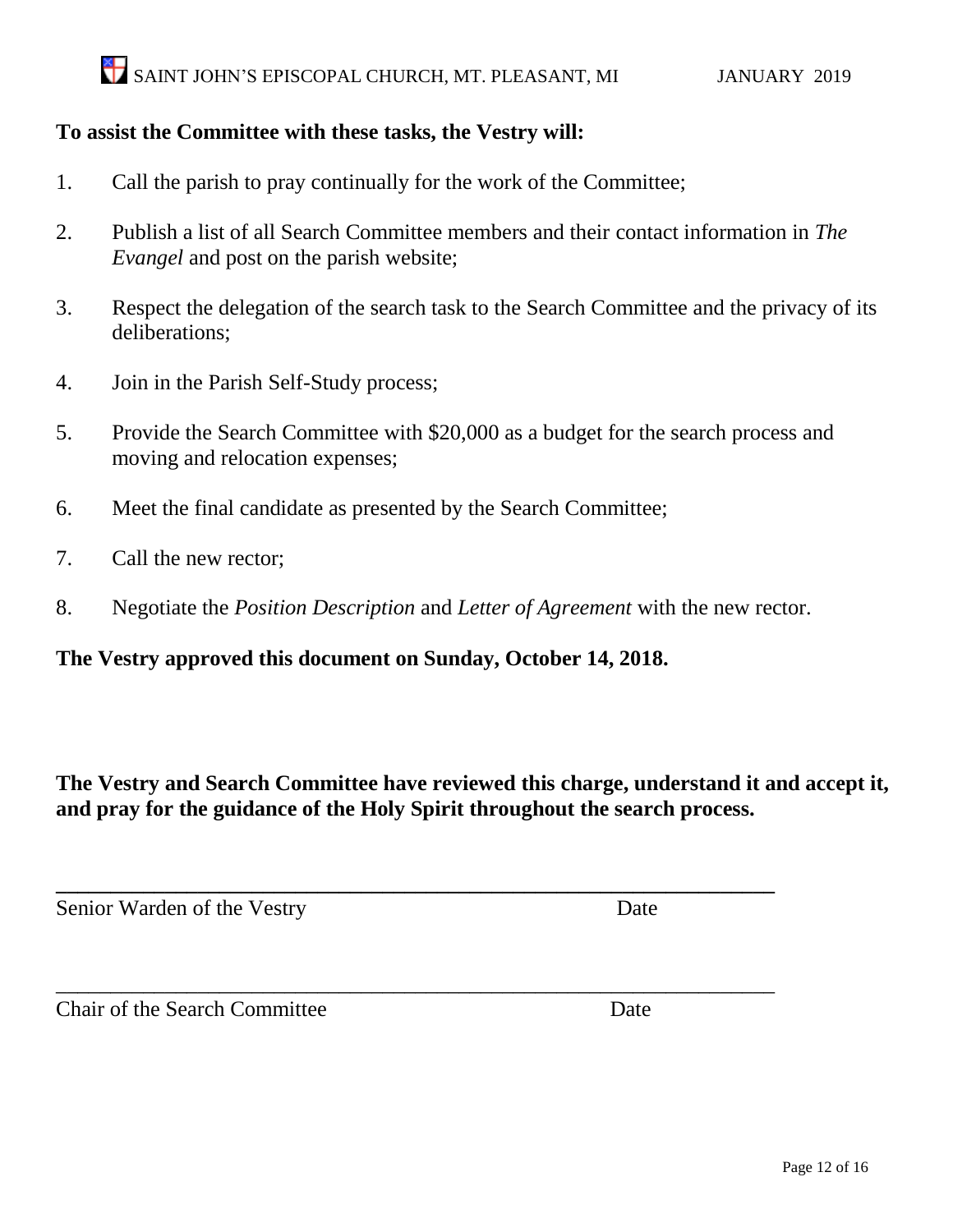## SAINT JOHN'S EPISCOPAL CHURCH, MT. PLEASANT, MI JANUARY 2019

#### **November 2018 Financial Report**

Below is a summary of operating fund activity through the end of November (91.67%).

#### **Operating fund receipts over (under) expenditures................. \$ (15,039.71)**

Again, this month's figures show that income is 7% below budget, while expenses are tracking with budget. Shortage in projected income accounts for the loss to date. Early next year, formal efforts will be taken to reduce the mortgage. If you have suggestions, please share them with a vestry member.

Please make sure that your pledges and Capital Fund gifts are up to date.

#### **Cash balances on November 30, 2018 are as follows:**

| Capital Campaign funds balance on January 1, 201820,103.05    |  |
|---------------------------------------------------------------|--|
| Capital Campaign funds balance on November 30, 2018 15,223.40 |  |

#### **Capital Fund Activity For November:**

 **Net Activity .......................................................6,060.47**

#### **BUILDING PROJECT**

| Non-Capitalized Expenses (Bank Fees/Interest) 18,355.83 |  |
|---------------------------------------------------------|--|

|--|--|--|--|

Anticipated Expenses:

#### **TOTAL PROJECT COST.....................................475,910.92**

**Clancy DeLong, "Treasurer St. John's Episcopal Church**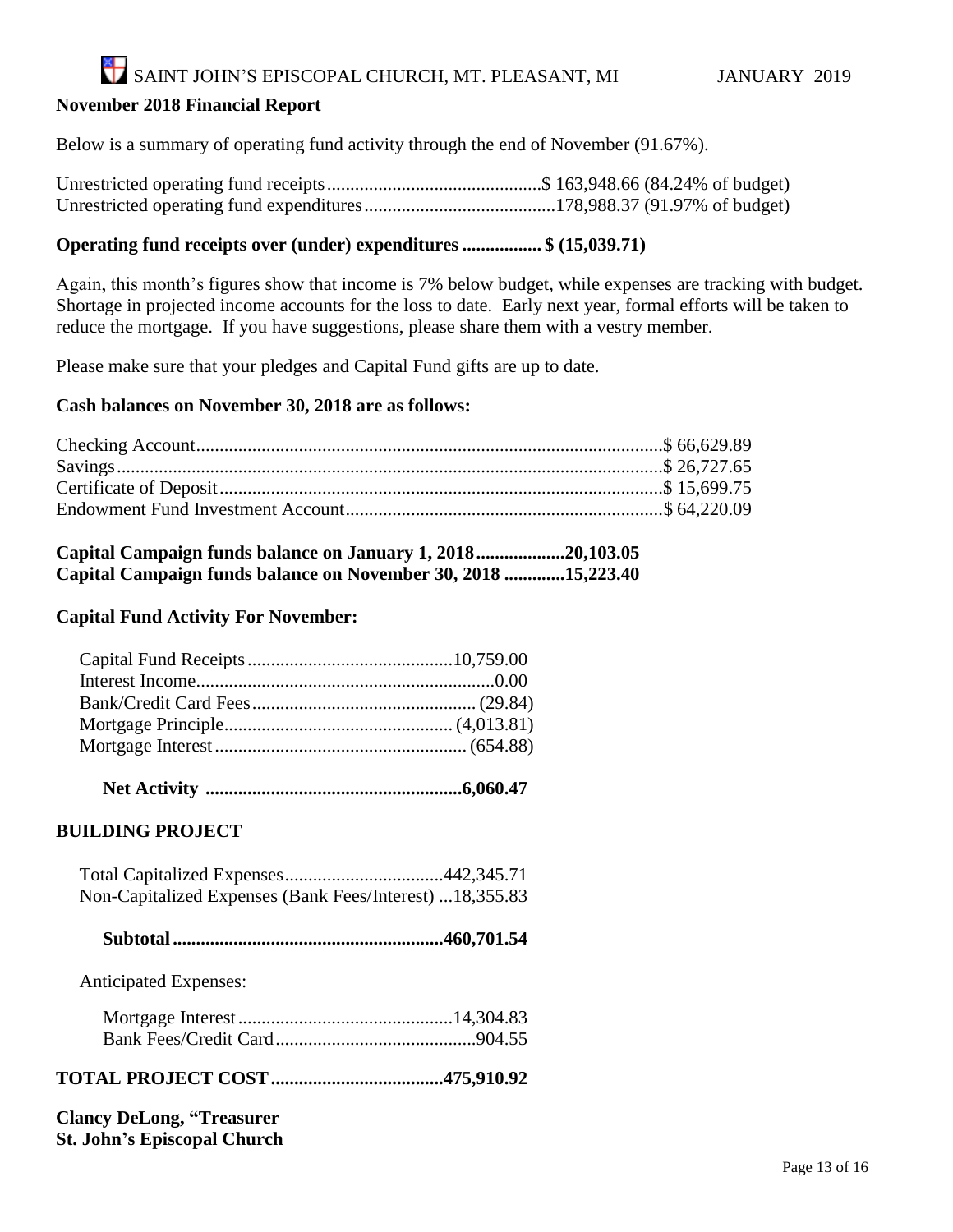#### **ANGLICAN WORTHIES**

#### 338.. Arnold, Matthew (1822-1888) Poet & Essayist (pt. ii)

After the year lecturing at Oriel, Arnold accepted a position as private secretary to Lord Lansdowne, whose was chair of the Privy Council. Terrific connection but poor pay. As I said before, Arnold was undoubtedly writing poetry, an activity for which he had a genuine calling, as we shall see. Four years later he will be married and employed in a completely different activity. In between, however, were years of considerable stress and confusion about his future and the full use of his gifts. From the start Arnold believed that he had a gift for poetry but at the same time he had doubts—about its strength. Trilling suggests that Arnold "knew he had the right powers to make poetry by that he lacked something in assertiveness." The loss of his father, ten years before, may have left him directionless.

In the second volume of his poems, published in 1853, are two addressed to a woman named Marguerite and other pieces that deal with Arnold's supposed relationship with her. As she has not been definitely identified, the family asserted that "Marguerite" was a fiction, as one would expect them to. Most commentators, however, believe that "Marguerite" was a very real person who lived on Lake Geneva, and that Arnold, a visitor, had become deeply in love with her, although the degree of involvement cannot be fully explained by the lines concerning her. My sense is that Arnold visited her more than once, but that he pulled back from deeper commitment for two reasons. One was moral. In "Meeting," he writes, "Again I spring to make my choice. . . . I hear a God's tremendous voice: 'Be counseled, and retire.'" The other was what he discerned in her temperament. In "A Farewell," a very moving poem, he says that her heart, "I know, to be long loved and never framed." He observed in this visit that her feelings toward him were no longer as strong as his still were—as his would continue for some time after the formal parting. He continued to dream of her. "Upon time's barren, stormy flow, Stay with me, Marguerite still!"

This episode was only a part of what can detect is a crisis of purpose during these years, which can be seen in his correspondence with \*Clough but certainly can be discerned in the poems published in 1853. Moreover, Arnold was troubled by events of 1848 and beyond. Besides the Geneva affair, he was disturbed by the revolution in Paris, and by the urban unrest in the Chartist rallies, which he visited; he was reading Carlyle. But he was also disturbed by what Clough was doing with his poetry. He was confiding much with Clough, but backing away from him as well.

In 1849 Arnold published *The Strayed Reveller and Other Poems*, his first volume. The reviews were not enthusiastic, and the reader is not imppressed. The title poem, given a quasi-Romantic and mythological setting, is about initiating a young man into the craft of poetry perhaps Arnold himself. "In Harmony with Nature" rebukes an unnamed clergyman for declaring that the human species lives in harmony with the outside world.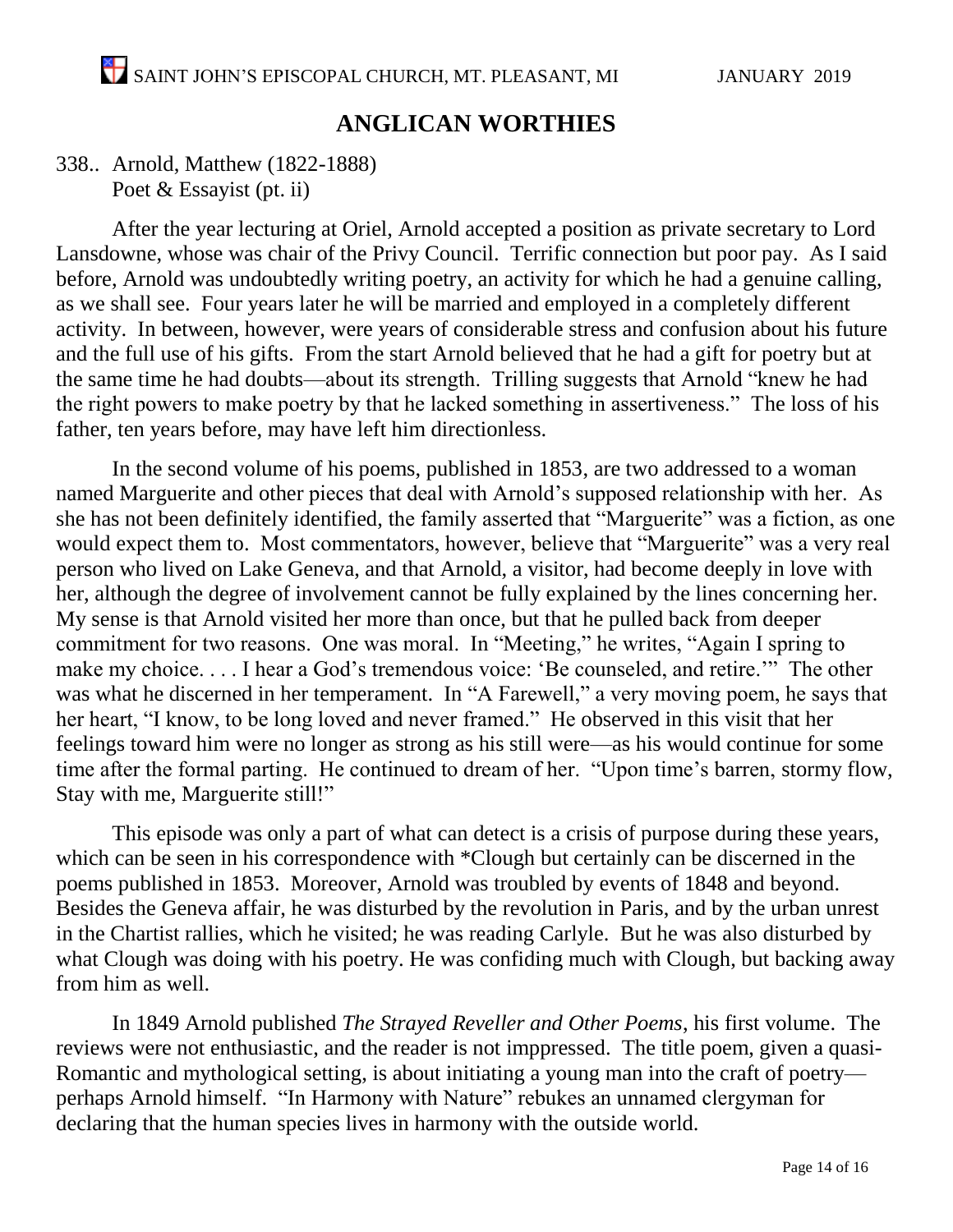Nature is cruel; man is sick of blood; Nature is stubborn; man would fain adore.

Man must begin; know this, where Nature ends Nature and man can never be fast friends.

Such sentiments sound Darwinian, but *Origin of the Species* would not appear for another ten years. Arnold tries his hand with sonnets, several to Clough, but with the exception of the one about Shakespeare ("Others abide our question. Thou art fee"), they are awkwardly phrased and unpleasing, like "Who prop, ask'st, in these bad days, my mind?—." One long poem, "The Forsaken Merman," proved to be a great favorite among his readers. It is a retelling of a Danish folk story, in which a merman, not a mermaid, tries to draw his half-human children into the sea with him. The poem has that melancholy tone we have seen with \*Tennyson, and Arnold was to employ more in his next volume. There is no such thing as a happy Arnold poem. Even his family were puzzled.

Arnold was not so haunted with the memory of Marguerite as to be incapable of another affective interest. In 1851 he married Frances Lucy Wightman ("Flu"), daughter of an eminent judge. Lord Lansdown secured him a position as an examiner of schools under the newly established Education Department. It is difficult to imagine, short of manual labor, a position less suitable to Arnold's mind, his sensibility, and his level of education; he seems extremely overqualified. But he was married now; he had to have work.

This involved constant travel, suburbs of London or longer trips by train, to visit elementary schools run by parishes, to view their curricula and supervise their examinations. This was on behalf of the government at a time when education at any level had not been made mandatory. In the words of Carol Christ, Arnold visited the homes of children of "ardently Protestant middle classes," the very people he would eventually write about in *Culture and Anarchy* [1867] and other essays. Unlike most Victorian writers, including the redoubtable Thomas Carlyle, Matthew Arnold got to know how many people, with ordinary and wearying jobs, lived. He met many clergy who taught and spiritually ministered to these people. His job was monotonous and loaded with paper work, grading exams in reading, writing, and arithmetic. Twelve years of this! Trilling tells us, "The fastidious Arnold became the most dutiful of men; he discharged his responsibilities with consummate earnestness and skill." David Edwards adds, "The wonder is that Arnold did it so competently, with so few complaints." ("A family man, he would make wry jokes about going to work on suburban trains.")

Charlotte \*Bronte met him about this time. She was not sure what to make of him. "Striking and prepossessing in appearance, his manner displeases from its seeming foppery. I owe it caused me at first to regard him with regretful surprise. . . . I was told, however, that Mr. Arnold improved upon acquaintance." So it was, Winifred Gérin tells us, "Ere long a real modesty appeared under his assumed conceit, and some genuine intellectual aspiration, as well as high intellectual acquirements, displaced superficial affectation."

The next volume of poems appeared three years later. The difference between the work of 1852 and the preceding book is positively amazing. --hlf